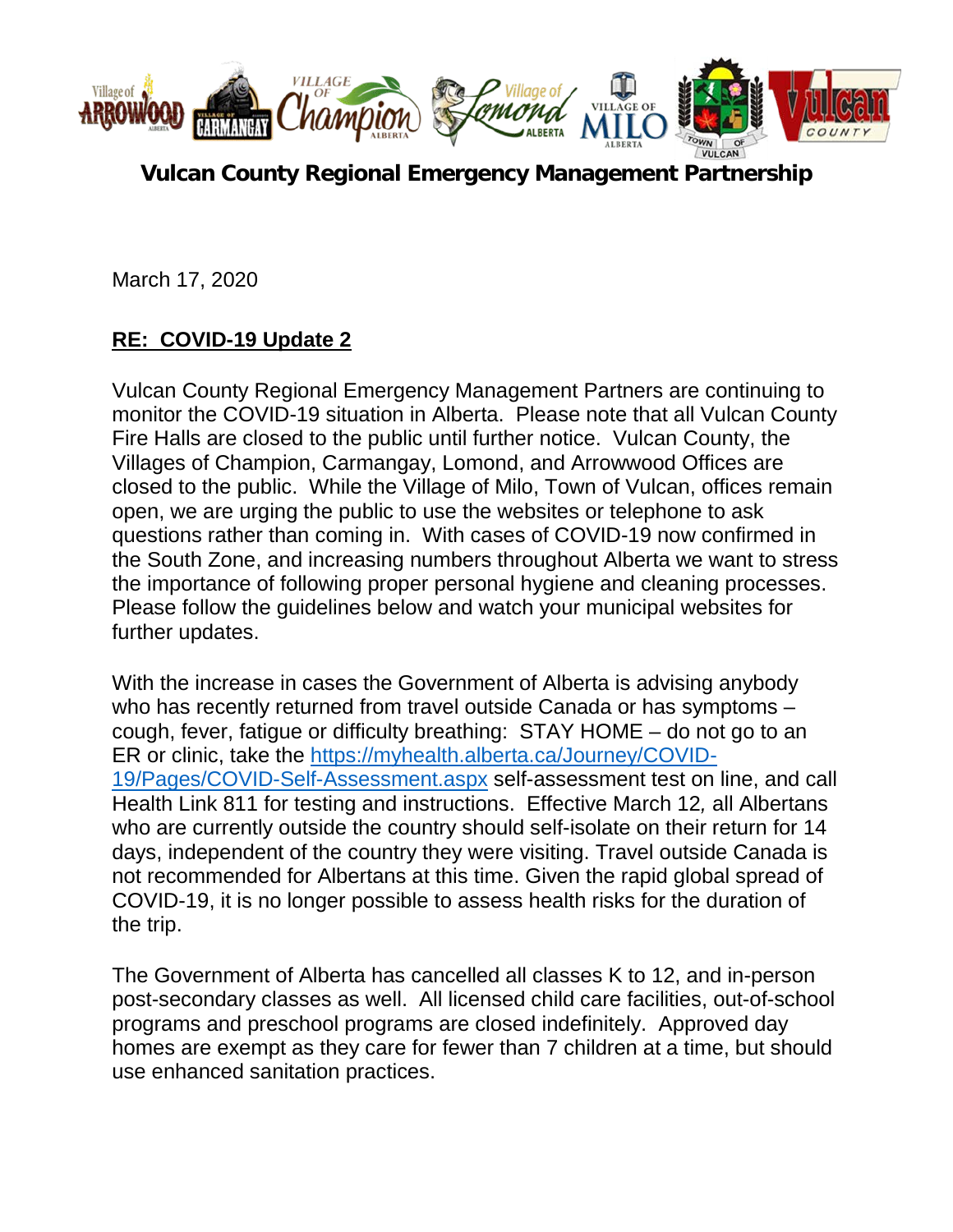

The Registrar of Motor Vehicle Services has enacted section 75.1 of the Operator Licensing and Vehicle Control Regulation, ALTA Regulation 320/2002. Essentially, Albertans with expiring driver's licences and/or vehicle registrations have until May 15, 2020 to renew these documents. Specifically: Motor vehicle documents that expire March 17, 2020 through to May 14, 2020 are hereby extended, and remain subsisting and valid until midnight on May 15, 2020. Motor vehicle documents include driver's licence, identification card and vehicle registration(s), or any motor vehicle document prescribed by the regulation.

To help protect our vulnerable populations in continuing care or long-term care facilities, it is recommended that only essential visits take place. Families and friends of those in these facilities are asked to think of other ways besides visiting that they can support and encourage their loved ones through this difficult time.

The Government of Alberta is acting quickly to protect Albertans by implementing paid, job-protected leave. Details of how these changes will take effect will be provided in the coming days. Changes to the Employment Standards Code will allow employees to take 14 days of paid, job-protected leave if they are:

- required to self-isolate
- sick or caring for a loved one with COVID-19

To be eligible, employees:

- will not be required to have a medical note
- do not need to have worked for an employer for 90 days

This leave covers the self-isolation period recommended by Alberta's chief medical officer. We recognize this could put pressure on employers, and are working towards a solution to address these challenges. Information for Employers to help prevent the spread of COVID-19 can be found at: <https://ohs-pubstore.labour.alberta.ca/bh022>.